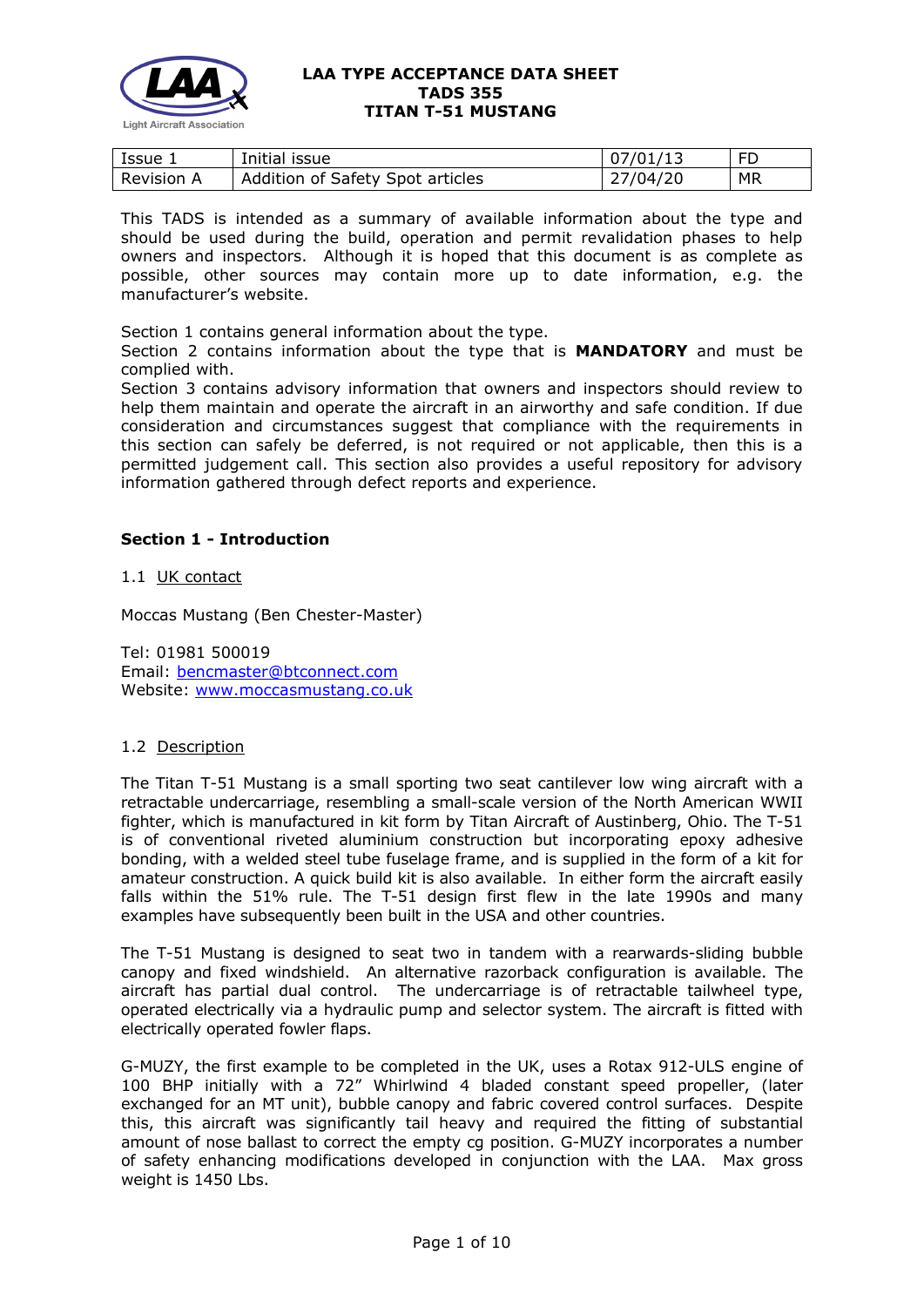

G-TSIM is a second example, fitted with a Suzuki V6 automotive engine, and aluminium skinned control surfaces. The Suzuki V6 automotive engine converted for use in the T51 using a conversion developed by Titan, embodying a reduction gear unit driving an 84" Whirlwind 100-4-84 four bladed constant speed propeller. Maximum gross weight authorised by LAA is 1600 Lbs

The aircraft is manufactured in the form of a kit for construction by amateurs. The kit is manufactured by Titan Aircraft of Austinburg, Ohio. The aircraft is of conventional riveted aluminium alloy construction except that the fuselage has a welded steel tube frame, and the leading edges of the flying surfaces use blue polyurethane foam cores bonded to the skins and spar rather than conventional ribs.

The wing is of single spar construction, incorporating a full depth I section spar with extrusions forming the spar caps, and a sheet aluminium web. The wing is entirely aluminium alloy covered. The ailerons and flaps are aluminium skinned. The control surfaces are operated by a conventional system of stranded steel cables, pushrods and bellcranks.

A conventional steerable retractable tailwheel type undercarriage is fitted, the two main undercarriage units being cantilever telescopic oleo type legs. The undercarriage retraction system operates via hydraulic jacks and an electric motor and pump. The primary system pumps the gear down. The Emergency system is a 'dump' system which by-passes the valve arrangement and the gear simply drops down under gravity. The crew are provided with four-point harnesses. A one-piece rearward-sliding canopy is fitted, operated by a chain and winding handle as on the full-size Mustang. A fixed windscreen is fitted. The canopy is retained by a catch on the winding handle and a secondary catch. A moulded polyethylene-type fuel tank is mounted in each wing root.

The Suzuki V6 Mini Merlin engine installation is based on the 2.7 litre H series car engine fitted to the Suzuki Grand Vitara vehicle. A supplied the engine produces 184 BHP at 6000 RPM and 184 ft Lbs of torque at 3,300 RPM. It is a liquid cooled V6 engine using electronic ignition and multi-port fuel injection. The H series engine was introduced in 1994 and the H27A model upon which this conversion is based remained in production untiol at least 2003. Titan use only 2000-2003 units for conversion. Parts for complete rebuild, where necessary, are easily available through Suzuki.

For aircraft use, Titan supply a complete firewall forward package consisting of the converted engine, all associated accessories and four blade constant speed propeller. A 2.26:1 reduction gear unit is supplied, manufactured by Autoflight in New Zealand. This gearbox bolts to the bell housing flange and is includes a rubber doughnut type coupling/shock absorber. The gearbox casing incorporates the front mounting points for the powerplant assembly. The gearbox and PSRU share the same oil supply and oil cooler, separate from the engine oil system.

The fuel system incorporates dual electric high-pressure pumps. The electronic fuel injection system is a programmable unit supplied by Simple Digital Systems, the SDS EM-4-F, initially developed for rally cars but now common on auto engine conversions for aircraft. The EM-4-F includes a mixture control knob facility, of limited authority allowing approximately 50% leaning from the baseline mixture setting. In order to satisfy LAA requirements the installation must be fitted with the Titan optional dual injection/ignition systems, switched via a relay block.

The oil system replicates that in the car engine except that a purpose made cast aluminium sump of 7 litre capacity is fitted. The water/glycol cooling system is similar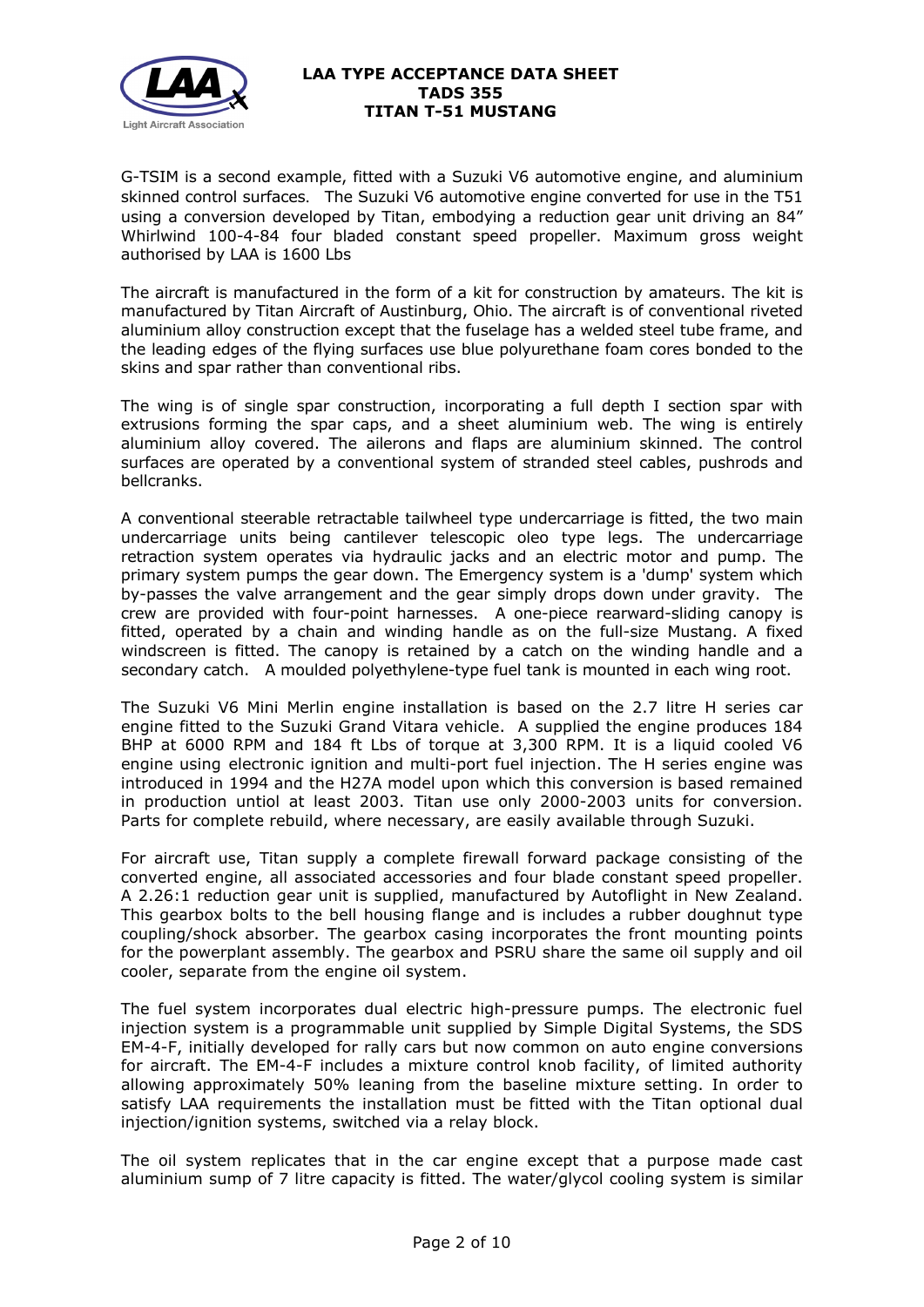

to the car installation except that the radiator is belly mounted in classic Mustang style. It includes a coolant thermostat and pilot-operated air flap in the radiator duct.

The electrical system incorporates dual alternators and a Rhino SLA 24-12-12 volt 26 AH battery. Either alternator is capable of supplying all essential electrical loads. A larger diameter Whirlwind four bladed propeller, being 84" diameter. Max permitted power rating for this propeller is 250 BHP, with max RPM of 2550 corresponding to 5763 engine RPM. The propeller governor is a Jihostroj P-110-030/A made in the Czech Republic, being a lightweight centrifugal governor with a bob weight movement acting against a spring adjusted by the pilot's RPM control. It has a self-contained oil pump and independent oil tank and optional oil cooler shared with the PSRU gearbox. It is mounted on the front of the right-hand head and driven off the end of the righthand overhead camshaft.

Note that while various improvements were included on T51 G-MUZY, and a different set of modifications used on G-TSIM, both these aircraft were in effect dealt with as prototypes and the finalised modification pack has yet to be developed for the type. You need to keep in contact with the agent as your build progresses to ensure that you are working to the UK mod state.

Note that the razorback version of the aircraft has not yet been examined. This will need to be carried out before a razorback version can be cleared.

Similarly, LAA have only so far looked at the Rotax 912S/914 powered version, and the Suzuki Mini Merlin version. Due to structural strength implications the Suzuki version is not cleared for aerobatics, and is only cleared as a single seater at this time with a max gross weight of 1600 Lbs. Work is underway to authorise use of the second seat at an elevated max gross weight of 1750 Lbs. Heavier or more powerful engines than the Suzuki are not recommended at this time as these could exceed the inertia and torque loads presently tested on the forward fuselage, also the considerable doubt about whether with a heavier or more powerful engine it would be possible to clear as two-seater.

## **Section 2 – Mandatory information for owners, operators and inspectors**

## 2.1 Fast Build Kit 51% Compliance

The aircraft is supplied in the form of a kit for amateur construction. A quick build kit is also available. In either form the aircraft easily falls within the 51% rule.

## 2.2 Build Manual

A build manual is supplied with the kit.

## 2.3 Build Inspections

Build inspection schedule T51 Mustang. Inspector approval codes A-A or A-M or A-K. Inspector signing off final inspection also requires 'first flight' endorsement.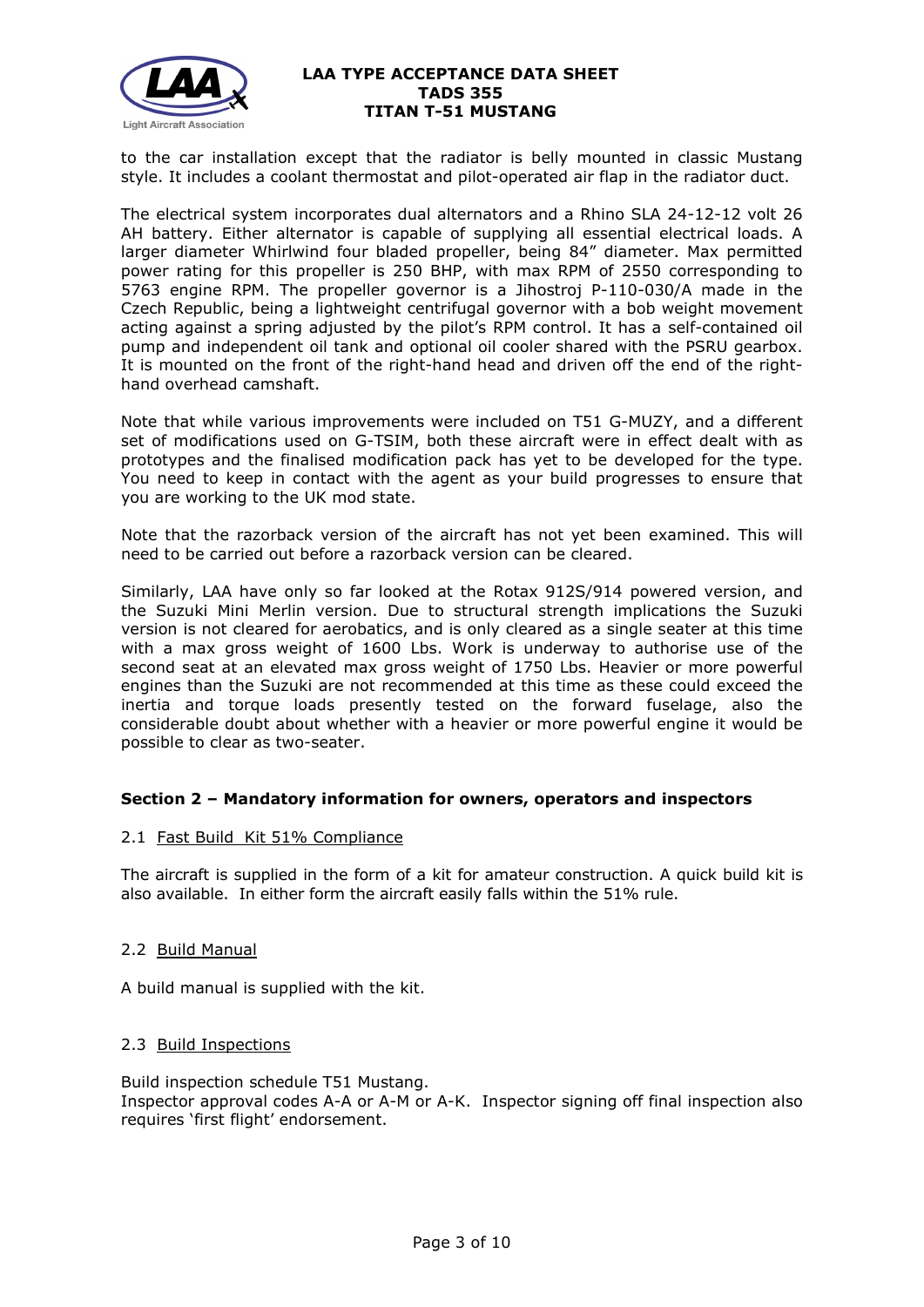

## 2.4 Flight Manual

Titan provides a very simple set of Pilot's Notes for the T-51 which is considered satisfactory, read in conjunction with the LAA flight test report. A basic build manual is also supplied, however significant inspector input has been found to be needed to interpret the build manual requirements. The owner has also produced a draft POH applicable specifically to G-TSIM.

## 2.5 Mandatory Permit Directives

Applicable specifically to this aircraft type: Nil

Also check the LAA website for MPDs that are non-type specific [\(TL2.22\)](http://www.lightaircraftassociation.co.uk/engineering/TechnicalLeaflets/Operating%20An%20Aircraft/TL%202.22%20non-type%20specific%20MPDs.pdf).

## 2.6 LAA Required Modifications (including LAA issued AILs, SBs, etc)

The following modifications have been incorporated on G-MUZY and G-TSIM and these modifications, or equivalent, are considered mandatory for LAA acceptance of the type.

| MOD/355/001 | Structural reinforcements to kit as supplied by Titan,<br>consisting of the following: deletion of fuselage frame<br>transport joint, modified wing attachment brackets on<br>welded fuselage frame, reinforced tailplane surfaces.<br>These are now part of basic kit standard for kits sent<br>to the UK.       | Mandatory |
|-------------|-------------------------------------------------------------------------------------------------------------------------------------------------------------------------------------------------------------------------------------------------------------------------------------------------------------------|-----------|
| MOD/355/002 | Stiffening of canopy winding handle bearing mounting<br>for the sliding cockpit canopy to make the winding<br>handle more firmly mounted. On G-MUZY, LAA Mod<br>12542 refers. On G-TSIM, the later style stiffened<br>canopy winder fitment is installed per drawing B T51-<br>07-INS-1633-F.                     | Mandatory |
| MOD/355/003 | The dual rudder pedals have not been fitted in the<br>rear cockpit seat position, because of the perceived<br>risk of the passenger's feet interfering with the rudder<br>or brake controls, risk of jamming etc. (Pedal design<br>for kits has changed since G-MUZY but were in any<br>case omitted from G-TSIM) | Mandatory |
| MOD/355/004 | Elevator bellcrank in rear fuselage stiffened against<br>lateral deflections by adding a riveted stiffener channel<br>between the side arms of the bellcrank. LAA mod 12596<br>refers.                                                                                                                            | Mandatory |
| MOD/355/005 | The cable 'outer' support for the dog box/radiator duct<br>flap has been reinforced by the addition of a support<br>bracket, mod 12541 refers. (This flap could actually be<br>fixed open and services very little purpose in the UK<br>climate)                                                                  | Mandatory |
| MOD/355/006 | On G-MUZY the riveted control stop has been changed<br>to include two fasteners to prevent the stop rotating<br>about the single fastener. Steel rivet added as                                                                                                                                                   | Mandatory |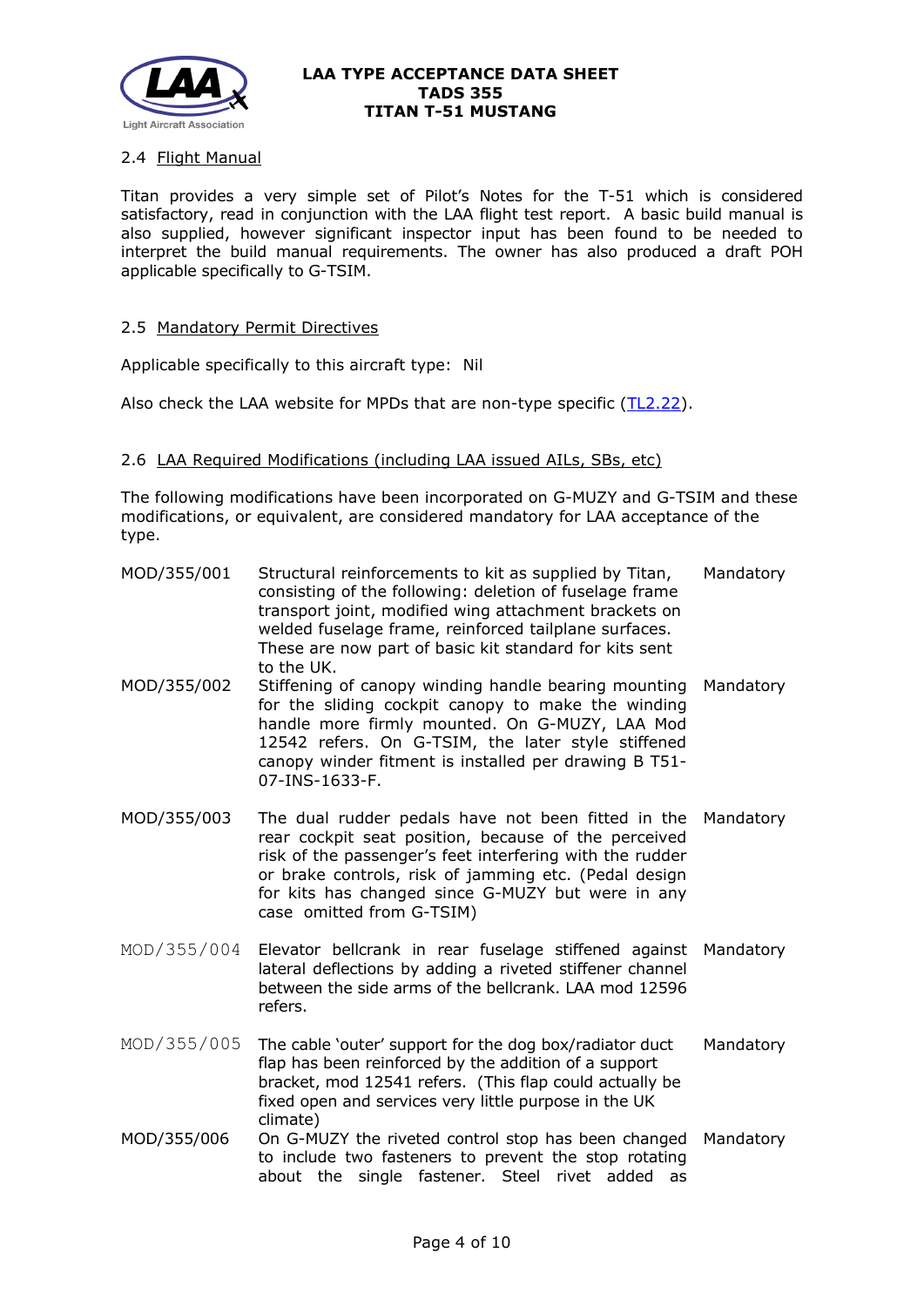

precautionary measure and avoid risk of jammed elevator. Mod 12595 refers. On G-TSIM, the alternative arrangement of the later drawing on instructions page 1692 has been fitted.

- MOD/355/007 An additional bolted steel tube support assembly has Mandatory been added to better support the mountings for the elevator bellcrank in the rear fuselage. This has been embodied in G-TSIM as part of the welded fuselage frame in the standard kit.
- MOD/355/008 On G-MUZY, an undercarriage control unit has been Mandatory fitted to reduce the currents passing through the micro switches in the undercarriage retraction system. This is a proprietary after-market unit for the T51 Mustang available from Ken Smith in New Zealand. Mod 12543 refers. On G-TSIM, a control unit has not been fitted, instead the micro switches have been uprated to higher current proprietary micro switches appropriately rated for this application. Mod 12890 refers. (Despite LAA reservations, no recorded issues with factory approved arrangement and th need for this this mod may be looked at again in due course)
- MOD/355/009 Upgraded engine mount for the Suzuki V6 'Mini Merlin' Mandatory engine. The original V6 mount when analysed against when V6 the appropriate inertia and torque load cases by a finite Suzuki element method was found to be significantly engine fitted understrength as designed. The design has therefore been significantly reinforced to satisfy LAA requirements and a new mount of the amended design is available from Titan.

MOD/355/010 In order to satisfy LAA requirements for an independent Mandatory ignition system for an aircraft of this category, the Titan when V6 optional back-up SDS ECU system has been fitted, Suzuki which is brought into circuit using a multi-pole relay engine fitted deck.

2.7 Additional engine operating limitations to be placarded (or shown by instrument markings)

(Refer to the engine manufacturer's latest documentation for the definitive parameter values.)

## **With Rotax 912-ULS engine:**

Maximum CHT: 135°C Max Coolant Temp: 120°C (with 50/50 Glycol/water coolant) Oil Temp Limits: 50°C to 130°C (Normal 90-110°C) Oil Pressure: 2-5 Bar Minimum Fuel Pressure: 0.15 bar

## **With Suzuki V6 engine:**

Minimum Fuel Pressure: 40 psi (2.7 bar) Coolant pressure: **NOTE:** 15 psi (1.03 bar) for take off (note: values can be misleading when at top of long climb)

Max Coolant Temp: 230 degrees F (110 C)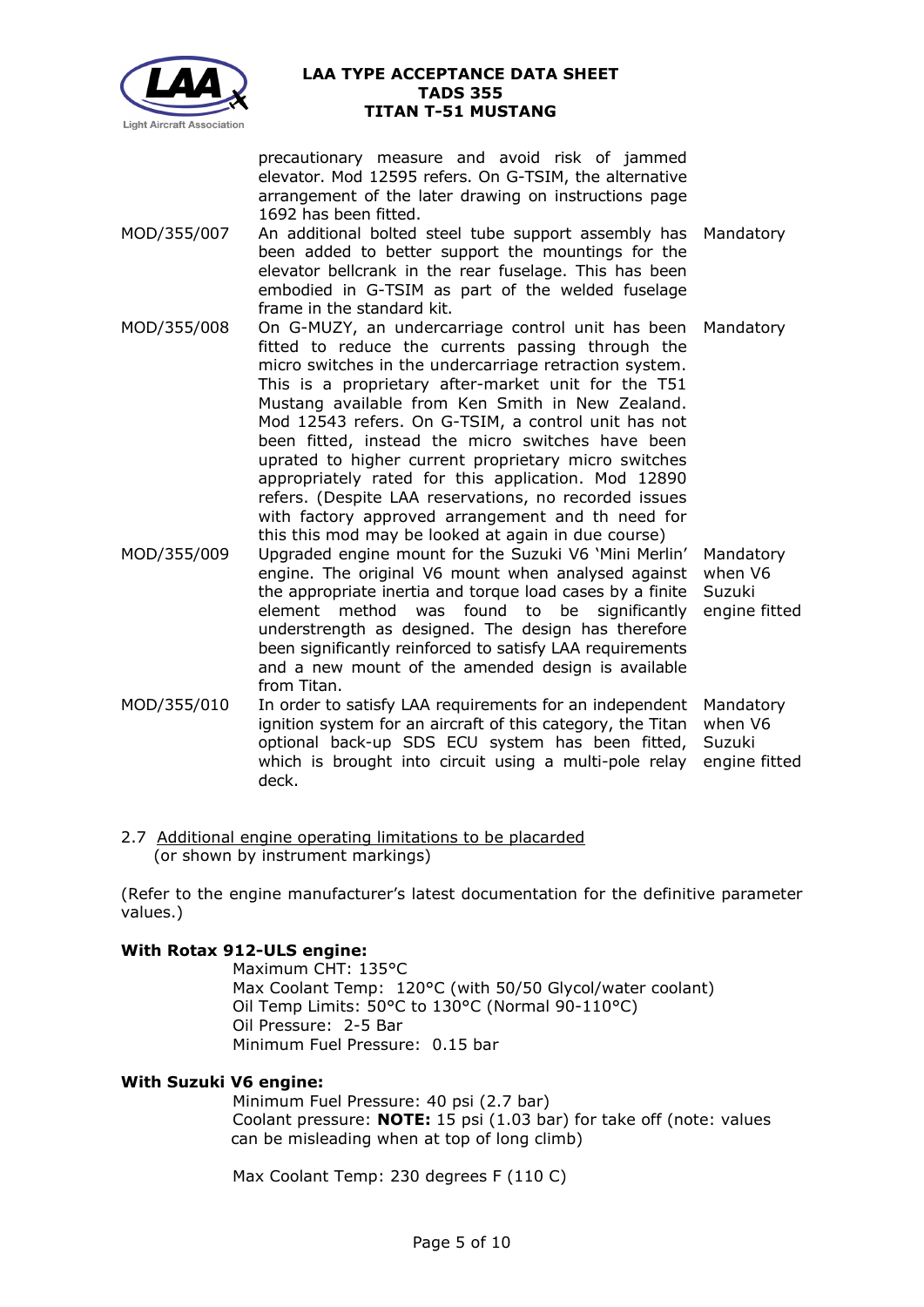

Oil Temp Limits: 240 degrees F (115.5 C) Oil Pressure: Min Cold 65 psi (4.47 bar) Min Hot 42 psi (2.89 bar) Min Idle  $30$  psi  $(2.07$  bar)

## 2.8 Control surface deflections

| Ailerons     | - 23°<br>Up:       |  |  |
|--------------|--------------------|--|--|
|              | Down: 14°          |  |  |
| Elevators    | Up: $30^{\circ}$   |  |  |
|              | Down: 20°          |  |  |
| Elevator tab | Up: TBD            |  |  |
|              | Down: TBD          |  |  |
| Rudder       | Left: $30^{\circ}$ |  |  |
|              | Right: 30°         |  |  |
|              | Down: 27° -        |  |  |

## 2.9 Operating Limitations and Placards

(Note that the wording on an individual aircraft's Operating Limitations document takes precedence, if different.)

With Suzuki V6 engine:

1. Maximum number of occupants authorised to be carried: One

2. The aircraft must be operated in compliance with the following operating limitations, which shall be displayed in the cockpit by means of placards or instrument markings:

- 2.1 Aerobatic Limitations Intentional spinning is prohibited. Aerobatic manoeuvres are prohibited.
- 2.2 Loading Limitations

 Maximum Total Weight Authorised: 726 kg (1600 Lbs) CG Range: 73.0 inches to 77.0 inches aft of datum. **(Titan state 72-81 inches but restricted by LAA at this time)** Datum Point is: Joint between nose cowl and cowling side panels

## 2.3 Engine Limitations

 Maximum overspeed RPM: 5760 RPM Maximum Take Off RPM : 5300 Maximum Engine RPM: 5000 (5 minutes maximum)at 25" MAP Maximum Continuous engine RPM: 4500 @ 24" MAP Maximum coolant temperature: 230 degrees F Maximum oil temperature: 240 degrees F Maximum EGT: 1450 degrees F

75% power is 4200rpm @ 20.5" map Max recommended take off rpm is 5300rpm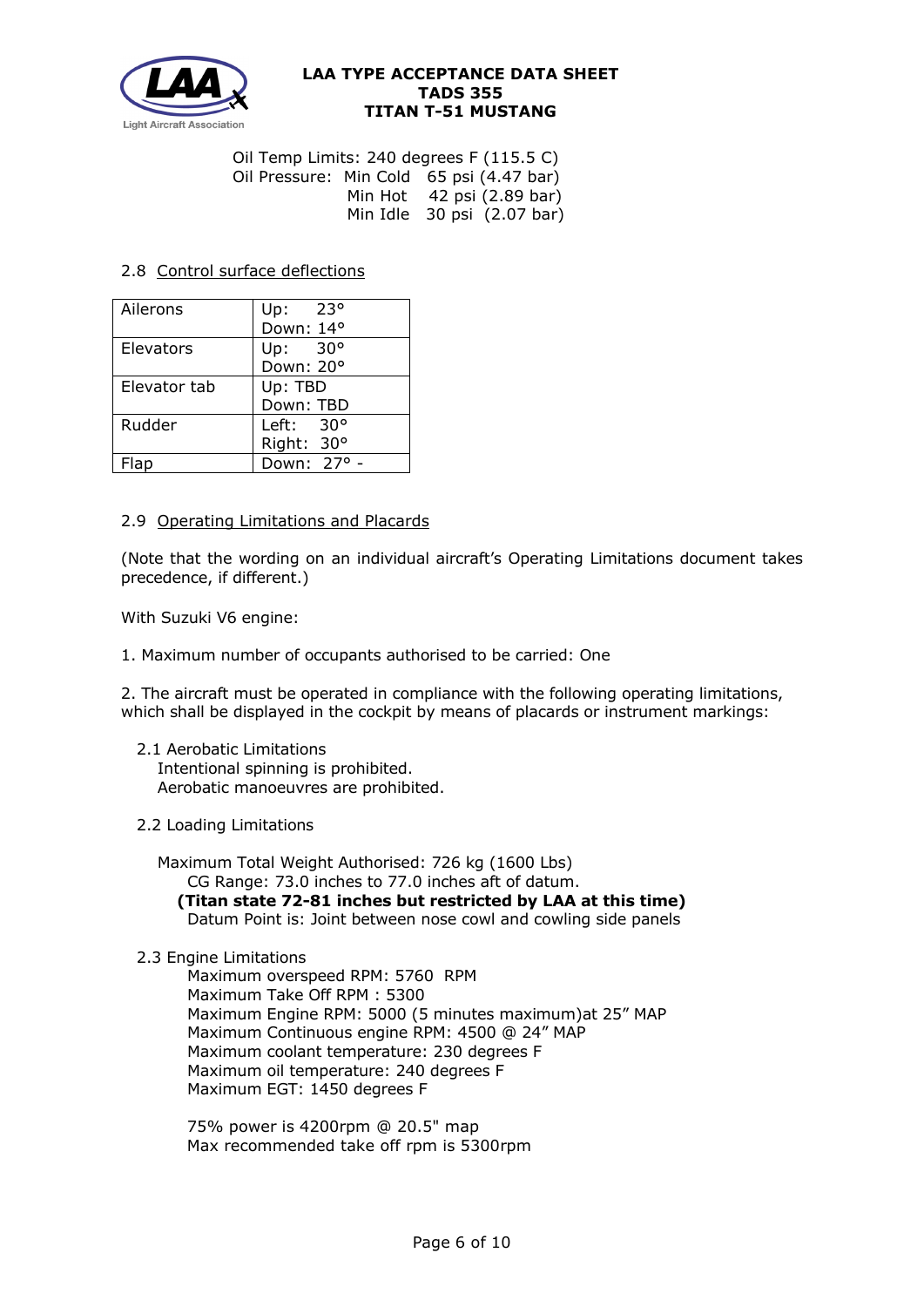

## 2.4 Airspeed Limitations

 Maximum indicated airspeed: 160 KIAS Maximum indicated airspeed flaps extended: 87 KIAS Max indicated airspeed undercarriage extended: 87 KIAS Max indicated airspeed for full control deflection (Va):129 KIAS Maximum indicated airspeed in rough air (Vno): 146 KIAS

### 2.5 Other Limitations

 The aircraft shall be flown by day and under Visual Flight Rules only. Smoking in the aircraft is prohibited.

With Rotax 912-ULS engine:

1. Maximum number of occupants authorised to be carried: Two

2. The aircraft must be operated in compliance with the following operating limitations, which shall be displayed in the cockpit by means of placards or instrument markings:

- 2.1 Aerobatic Limitations Intentional spinning is permitted. Aerobatic manoeuvres are permitted not exceeding +4.4 or -2.2g
- 2.2 Loading Limitations

 Maximum Total Weight Authorised: 658 kg (1450 Lbs) Maximum aerobatic weight: 603 Kg (1330 Lbs) CG Range: 72.0 inches to 81.0 inches aft of datum. CG Range for aerobatic manoeuvres: 72.0 inches to 79.0 inches aft of datum Datum Point is: Joint between nose cowl and cowling side panels

2.3 Engine Limitations

Max Engine RPM : 5800 Max continuous engine RPM : 5500

2.4 Airspeed Limitations

Maximum indicated airspeed: 160 KIAS Maximum indicated airspeed flaps extended: 87 KIAS Max indicated airspeed undercarriage extended: 87 KIAS Max indicated airspeed for full control deflection (Va):129 KIAS Maximum indicated airspeed in rough air (Vno): 146 KIAS

2.5 Other Limitations

The aircraft shall be flown by day and under Visual Flight Rules only. Smoking in the aircraft is prohibited.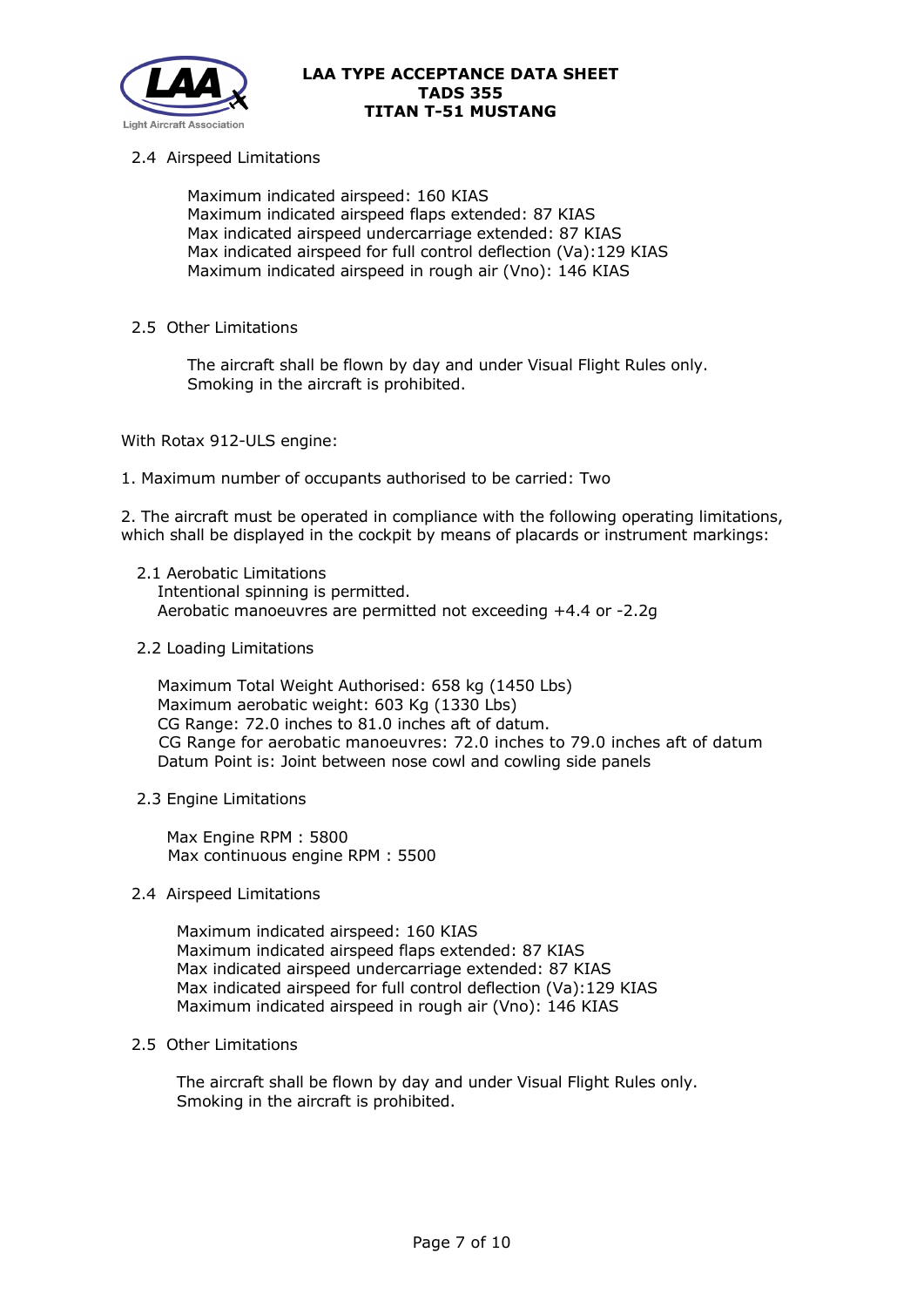

Additional Placards (with any engine):

"Occupant Warning - This Aircraft has not been Certificated to an International Requirement"

A fireproof identification plate must be fitted to fuselage, engraved or stamped with aircraft's registration letters.

## **Section 3 – Advice to owners, operators and inspectors**

### 3.1 Maintenance Manual

In the absence of a maintenance schedule supplied by Titan, the builder of G-TSIM has compiled a customised version of the LAA Generic Maintenance Schedule, reference GMS/G-TSIM which is specially tailored to include appropriate checks on the Suzuki V6 Mini Merlin engine. The maintenance requirements for the Whirlwind propeller have been adopted from the manufacturer's operating manual for the propeller. (Jan 2013 note; see recent changes to service intervals - see website)

### 3.2 Standard Options

List of standard manufacture's options that can be installed without the need for a mod application (also applies to aircraft post-build), including hyperlink to actual document, if available.

The listing below shows the factory options that have been accepted by the LAA:

- 1. Aluminium skinned elevators and rudder. This is standard for the higher powered versions of the T51. Rotax version use fabric skinned elevator and rudder to save weight at the rear end.
- 2. Fiberglass belly
- 3. Larger gear legs (standard with V6)
- 4. Alloy centre filler necks
- 5. Axe handle antennae
- 6. Aluminium Pitot tube
- 7. Fibreglass wing root fairing
- 8. Upgraded seats
- 9. Aft canopy stiffener
- 10. Main gear attach fittings

G-TSIM incorporates two additional rectangular access panels and associated doublers in the rear fuselage side skins for access to the hydraulic motor and battery. Mod 12891 refers.

The Honda engine version is specifically not accepted by LAA at this time.

#### 3.3 Manufacturer's Information (including Service Bulletins, Service Letters, etc)

In the absence of any over-riding LAA classification, inspections and modifications published by the manufacturer should be satisfied according to the recommendation of the manufacturer. It is the owner's responsibility to be aware of and supply such information to their Inspector.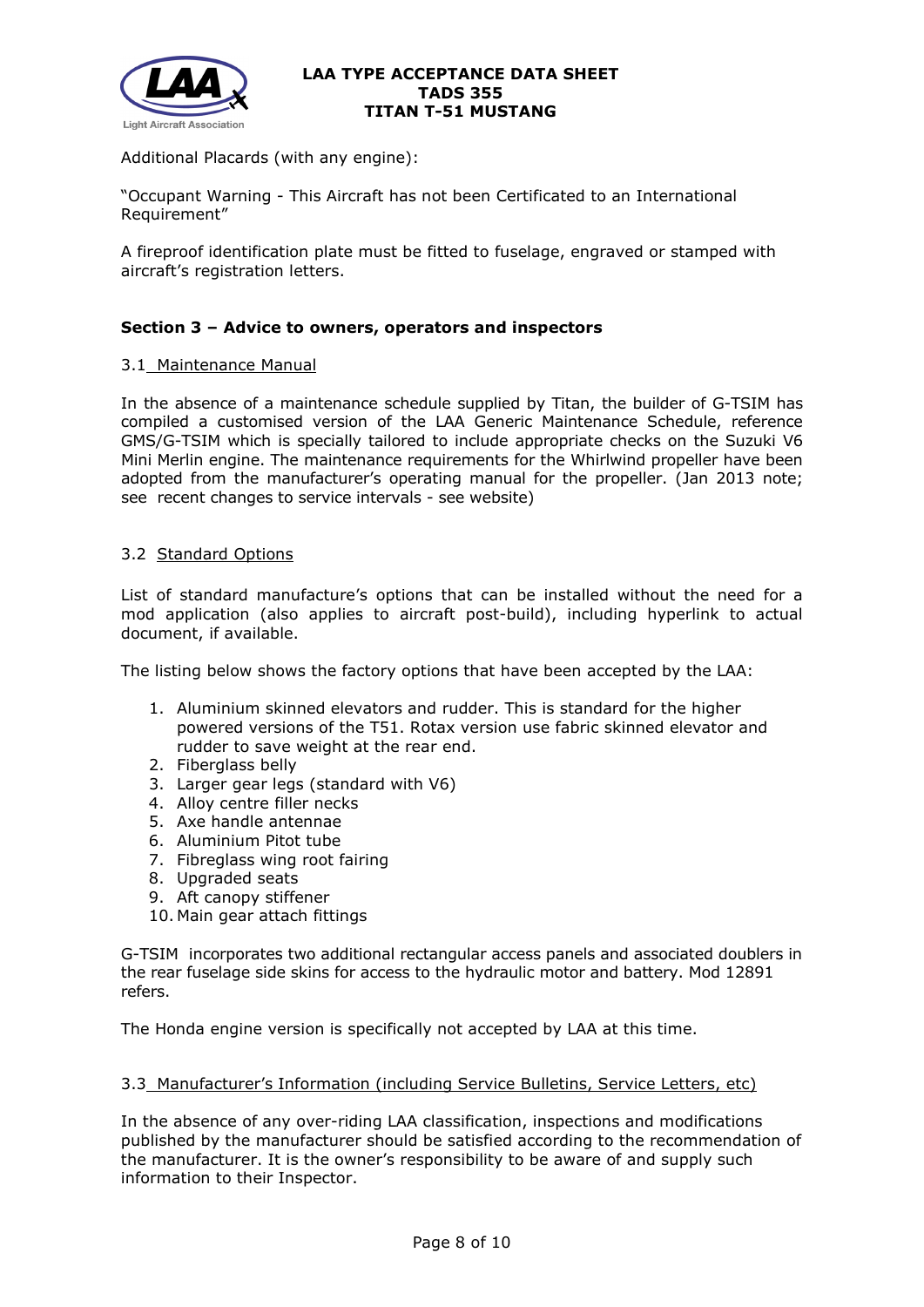

| Ref | Date    | Description                                                                                                                               | Factory<br>compliance<br>status | Applicability                                                                          |
|-----|---------|-------------------------------------------------------------------------------------------------------------------------------------------|---------------------------------|----------------------------------------------------------------------------------------|
|     | 4.9.12  | Check main gear scissor<br>washers                                                                                                        | advisory                        | All aircraft                                                                           |
|     | 4.9.12  | Crack in welded fuselage<br>frame at tailwheel<br>mounting                                                                                | advisory                        | All aircraft                                                                           |
|     | 4.9.12  | Check coolant pipes hose<br>clamp positioning and<br>security                                                                             | advisory                        | All aircraft                                                                           |
|     | 12.4.12 | Check pipes for signs of<br>cracking or fatigue,<br>replace with braided<br>flexible pipes at soonest<br>opportunity                      | advisory                        | Aircraft with auto<br>flight reduction drives<br>and aluminium oil<br>pipes to CSU pad |
|     | 17.8.10 | Install engine mount<br>thrust plates to prevent<br>rubber mounts pulling<br>through                                                      | mandatory                       | Aircraft with Rotax<br>912-ULS or 914<br>engines                                       |
|     | 7.7.10  | Fit insulation or heat<br>shield to prevent exhaust<br>heat damaging ignition<br>module                                                   | advisory                        | Aircraft with Rotax<br>912-ULS engines                                                 |
|     | 4.3.09  | Pressure test fuel tanks<br>prior to installation to<br>not exceeding 1/4 PSI                                                             | advisory                        | All aircraft                                                                           |
|     | 4.3.09  | Replace temporary<br>aluminium rivets in<br>forward brake pedal<br>assembly with steel                                                    | mandatory                       | Aircraft prior to s/n<br>50 only                                                       |
|     | 4.3.09  | To prevent possible<br>inadvertent tailwheel<br>retraction on landing,<br>check additional<br>strengthening tube<br>present at station 11 | advisory                        | Aircraft prior to s/n<br>67 only                                                       |

## 3.4 Special Inspection Points

- Despite number of fasteners required to remove engine cowls, engine compartment needs frequent inspections to check for signs of problems developing eg cracking exhausts, leaking pipes etc.
- Where coolant pipes pass in vicinity of cockpit, particular care needed to avoid leaks which could release scalding steam into the crew compartment.
- Aircraft should be jacked up at each annual check and following any heavy landing, to check undercarriage operation and adjustments, over-centring etc including operation of emergency lowering systems.